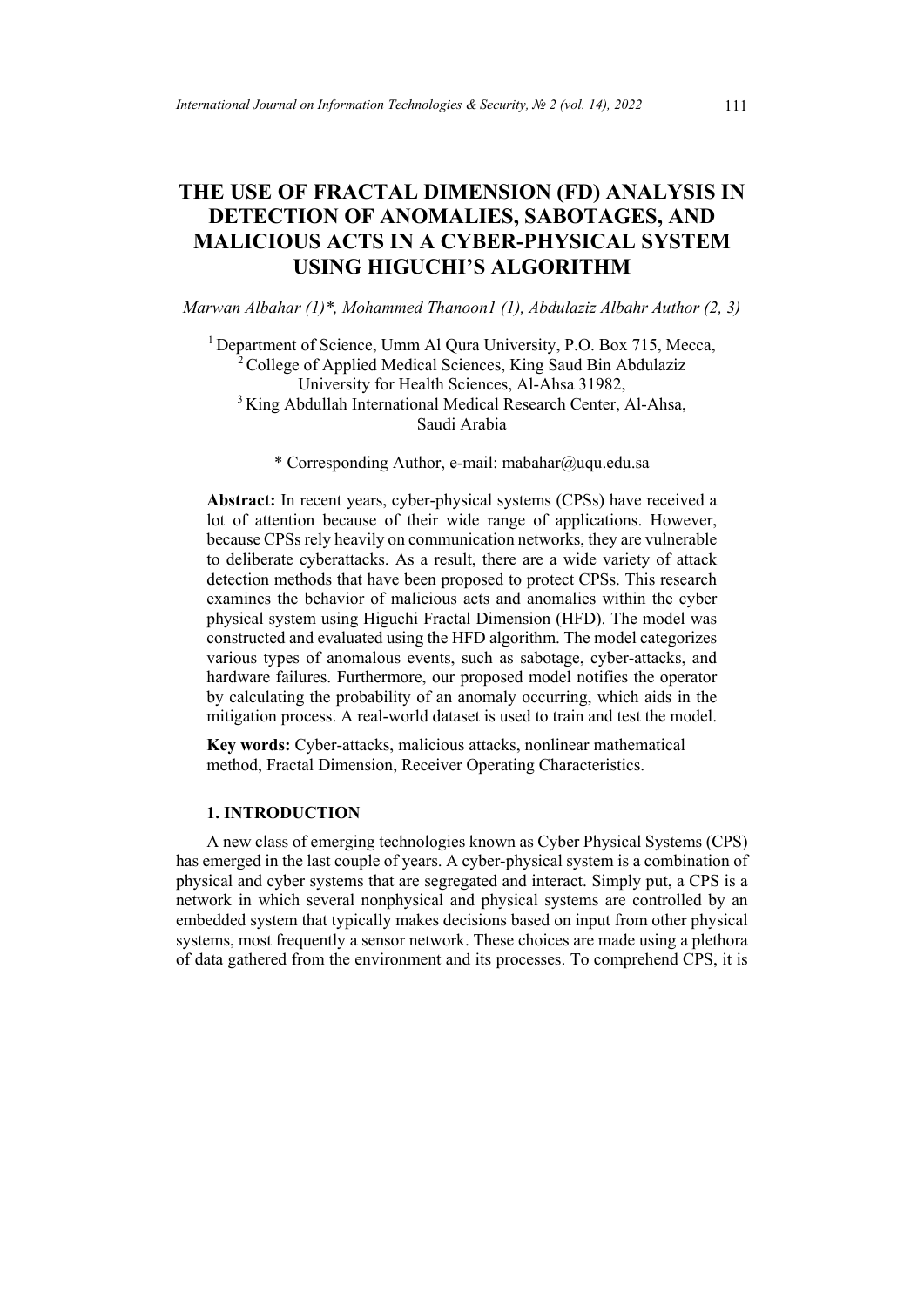necessary to have a thorough understanding of physical systems, communication systems, physical processes, control systems, embedded systems, software, and networking.

A CPS is a multidimensional, complex system that combines computing technologies, communication, and control. Due to their critical function within the system, CPSs require a high level of security and robustness. This ensures their continued operation is reliable. Because of its role in ensuring system-wide anomaly detection and security, CPS is likely to remain a crucial component. CPS data is more likely to show implicit correlations between data points because of the nature of CPS systems, which is necessary for leveraging CPS security provisions in more complicated data environments [1].

Examples of CPS applications include unarmed aerial vehicles (UAVs), educational systems, medical systems, smart grids, self-driving automobiles, power systems, and industrial applications [1-5]. Each of these examples is representative of a sensor-based, real-time, self-contained, communication-enabled autonomous system. CPS and the Internet of Things (IOT) share some characteristics [6]. CPS, on the other hand, is distinct from the IOT. In a CPS, cyber and physical systems are in constant communication with one another. CPS has a higher concentration of internal communication and control elements, whereas IOT is the network of numerous physical objects. IoT devices have a broader range of external communication capabilities. Cyber-security solutions are frequently unsuitable for infrastructure and fail to consider the underlying risks posed by compromised sensor data [7]. Recent years have seen a significant increase in the number of attacks on critical infrastructure. Stuxnet is a well-known SCADA attack that was discovered in a 2010 attack on an Iranian power plant [8]. Another example is the attack on the Maroochy sewer system, which led to the release of 800,000 litters of sewer waste into waterways and parks [9].

Techniques for fractal analysis are widely used in a variety of fields, including biology, chemistry, and physics. Fractal theory's crowning achievement has been the development of simple mathematical descriptions of extremely complex but ubiquitous natural phenomena and objects. Just as differential trigonometry, harmonic analysis, and equations are fundamental mathematical tools for modelling and explaining physical reality, fractal analysis is a fundamental mathematical tool for modelling and explaining physical reality [10]. Numerous researchers have investigated the possibility of their structures being self-similar (i.e., their fractality), which is a remarkable example of a non-local property [11]. Fractal theory has been used to study many artificial and natural systems that have similar patterns at different scales. Understanding fractals is critical for decoding complex systems, as it enables the behaviour of large systems to be revealed by focusing on a small subset. Fractal analysis is unique in that it identifies self-similarity, which enables us to attribute time series to a predefined model, to reveal the features of the local structure, and to identify various properties that are invisible in the normal representation, including real time. Given that self-similarity is observed over a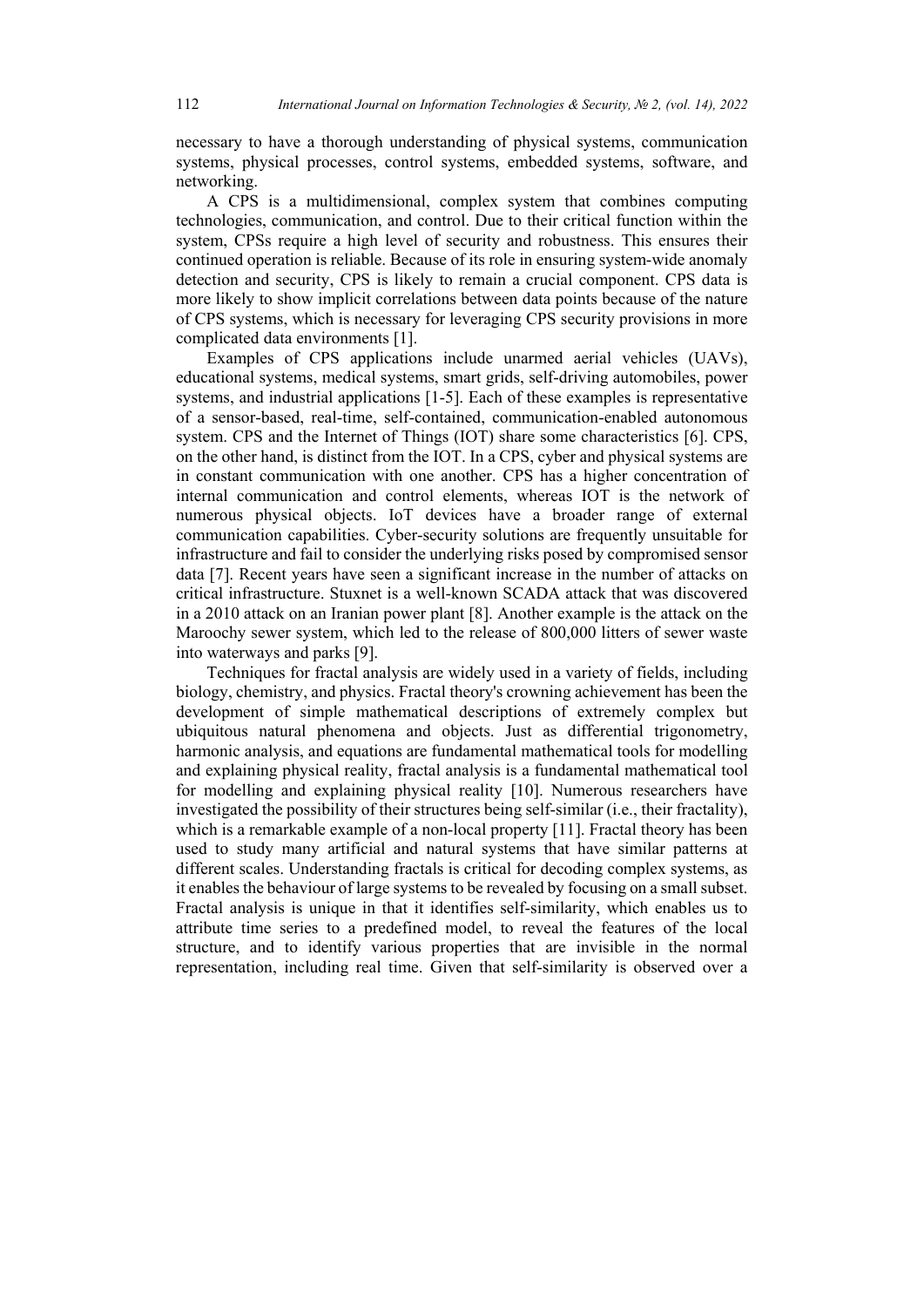broad time range, the presence of long-term attacks and abnormal activity in the signal alters the self-similar nature of traffic, which can be used as an additional informative feature in machine learning.

Based on the above discussion, we demonstrate the breadth of HFD applications for analysing the complexity of malicious traffic and anomalous behaviour within a cyber-physical system. Fractal properties on a large scale of network traffic exhibit self-similarity, which means they appear qualitatively identical at sufficiently large time scales and exhibit long-term dependence [11]. Due to the stochastic and complex nature of computer network traffic data, linear analysis techniques are limited in their ability to detect malicious attacks on data networks. The method begins by calculating the fractal dimension for each segment of the signal segmented by a sliding window. The second stage detects the transient starting point by experimentally defining a threshold. The threshold value in this case is equal to the fractal dimension's mean. The Higuchi algorithm is then used to determine the fractal dimension of the time series data from the data network. The computed fractal dimension is a nonlinear metric that will be used to classify malicious and benign data in the future. Thus, the field of classifying malicious traffic and anomalous behaviour using fractal dimensions could help in terms of reducing false positives. This article makes the following contribution:

1. Based on an analysis of the fractal properties of traffic, we propose a novel approach for investigating the complexity of malicious traffic and detecting anomalous behaviour within a cyber-physical system.

2. We thoroughly evaluate our method's performance using 14 operational scenarios based on the data extracted from the dataset.

#### **2. RELATED WORK**

There have been many IDSs developed and validated by using publicly available data. Many reviews and comparative studies have been conducted on intrusion detection system (IDS) design for various applications, as well as on the machine learning techniques that are used to construct IDS. The challenges associated with the dataset, on the other hand, are not mentioned. Therefore, most of these studies are focused on a single aspect of IDS evaluation rather than on the system as a whole [12]. In [13-15], fractal analysis was used to solve a wide range of problems related to information security. DARPA99 network traffic data was examined for selfsimilarity, and it was discovered that abnormal packet traffic over a specified time period can significantly alter the self-similarity function in the traffic process [15]. The authors in [16] discussed the findings of research into the detection of multifractal dimension jumps caused by anomalous changes in the properties of telecommunication traffic on a real-time (current) time scale, which was conducted in the context of detecting anomalous changes in the properties of telecommunication traffic. A variance fractal dimension feature selection method was proposed by the authors of [17] for analysing the significant characteristics of a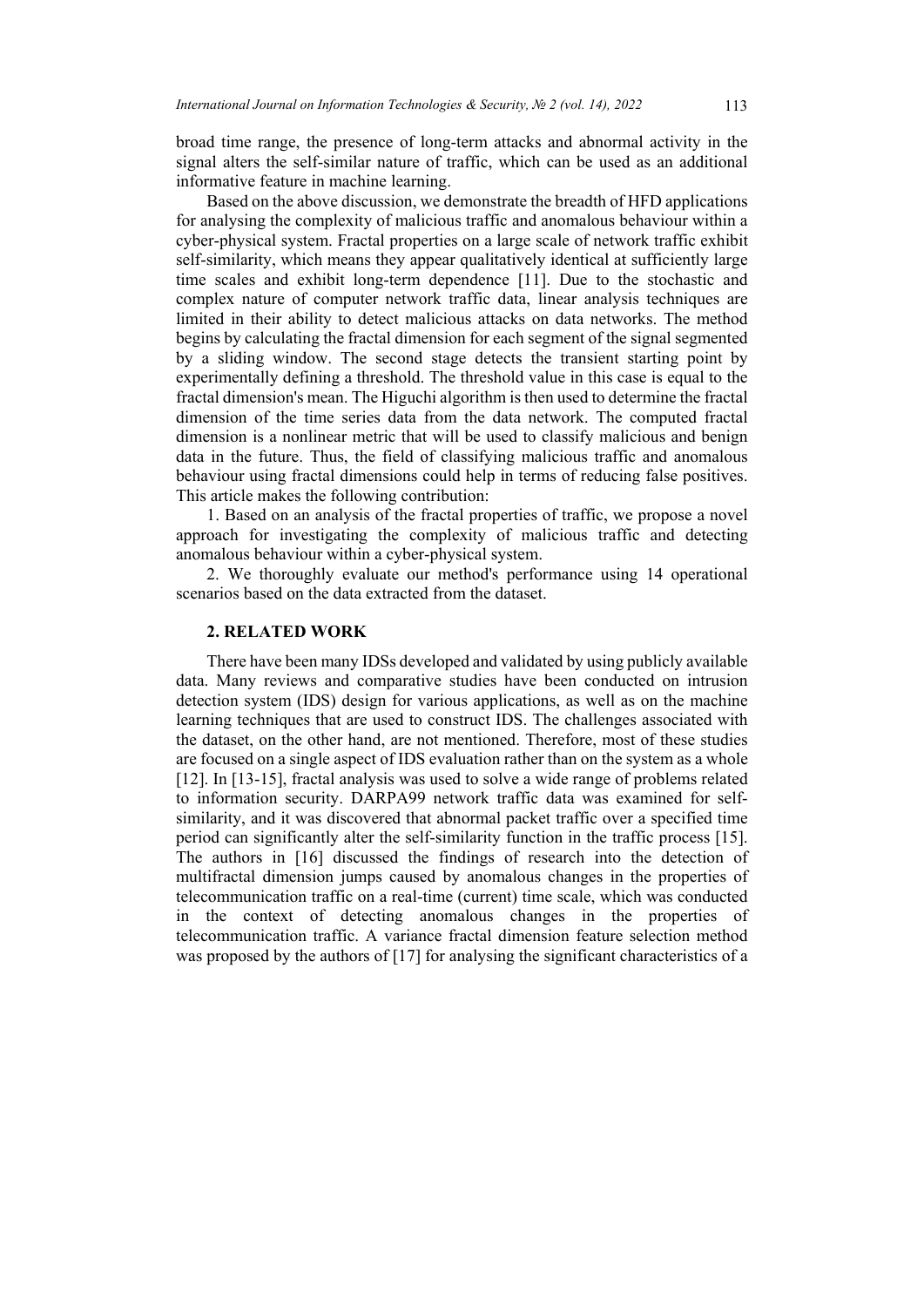cyber security attack dataset. A complexity analysis was carried out in order to determine the cognitive discriminative features of the UNSW-NB15 dataset. The authors also discovered, through a comparative analysis, that their proposed method improved the detection performance of network systems. The issue of reducing data dimensions for machine learning algorithms was addressed by the author of [18]. A smaller set of discriminative features from a cyber-attack dataset is selected using a variance fractal-based complexity analysis. In addition, the authors in [19] were able to significantly reduce the number of false positive and negative results. By decreasing the number of false negatives and positives and increasing the overall classification rate, the proposed fractal-based method outperforms the traditional Euclidean-based machine learning algorithm (k-NN).

# **3. DATASET ANALYSIS**

We conducted our analysis in our study using a publicly available dataset [20]. The dataset consists of actuator and sensor readings that were taken at periodic intervals of 0.1 seconds by the PLC. Data from PLC registers 2–4 provided output data describing the system's state, which was used to conduct the data analysis. The registers that the PLC utilizes are listed in Table 1, along with a brief description of their functions. The binary state of the discrete sensors is represented by the bits in register 2. The register can be used to perform a population count in order to independently retrieve the state of each sensor. Both the pump's state and the ultrasound sensor's step value are stored in register 3 and register 4, ranging from 0 to 10,000.

| Reg.<br>No.    | Bit No.    | Value                                  | Reg.<br>No. | Bit No. | <b>Value</b>           |
|----------------|------------|----------------------------------------|-------------|---------|------------------------|
| $\overline{2}$ |            | Discrete Sensor 3<br>Discrete Sensor 2 | 3           |         | Pump 2                 |
|                |            | Discrete Sensor 1                      |             |         | Pump 1<br>Pump 2 Valve |
|                |            | Discrete Sensor 0                      |             |         | Pump 1 Valve           |
|                | $16$ -bits | Depth Sensor                           |             |         |                        |

*Table 1. Bit's representation of extracted registers*

Table 2 depicts the dataset's fourteen distinct scenarios. It includes a breakdown scenario, a cyber-attack scenario, an accident scenario, and six other operational scenarios indicative of a potential threat. Any parts of the system that are adversely affected by the anomaly are referred to as "affected components." Depending on the type of incident, the recorded data is split up into fifteen separate CSV files with varying durations (i.e., a DoS incident may take more time than sabotage incident).

Fig. 1 depicted the data collection process; two containers of varying sizes were used. In addition to the four discrete sensors, one ultrasound depth measurement sensor and two pumps were used to collect data. The system was controlled by a computer connected to a monitoring network system via a PLC connector. When the main container is filled with liquid, the ultrasound sensor indicates when it is emptied. Pump 2 initiates the filling of the second volume container, while Pump 1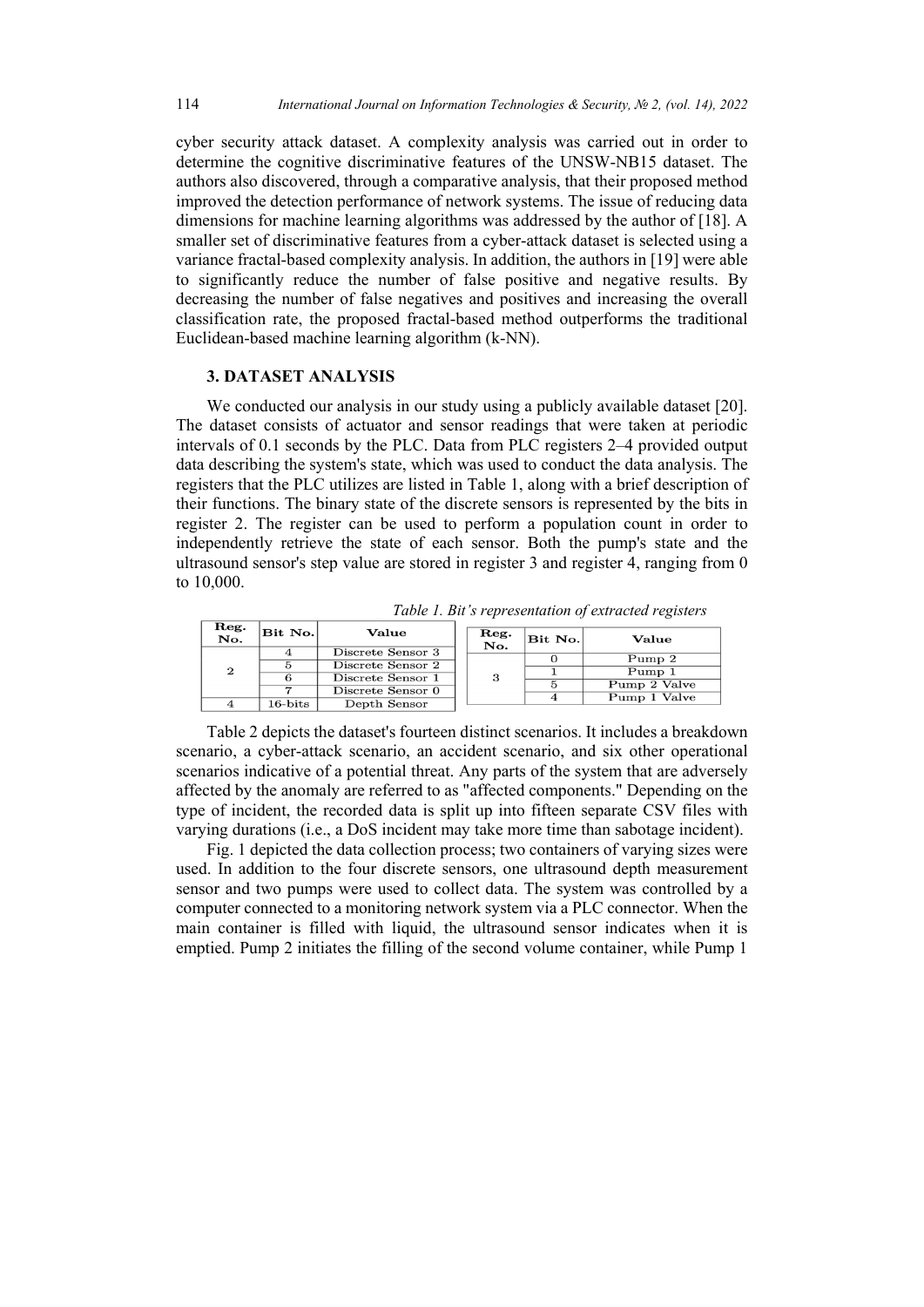initiates the filling of the main tank. Tank 2 shows the current state of the four discrete sensors (sensor 0, sensor 1, sensor 2, and sensor 3).

| No. of<br>Affected<br>Operational<br>Scenario<br>Scenario<br>Component<br>instances<br>None<br>Normal<br>5519<br>$\mathbf{1}$<br>Normal<br>$\overline{2}$<br>Accident/Sabotage<br>Plastic bag<br>10549<br>$\overline{\mathbf{3}}$<br>Blocked measure 1<br>226<br>Breakdown/Sabotage<br>Blocked measure 2<br>4<br>144<br>Ultrasound Sensor<br>Floating objects in<br>5<br>main tank (2)<br>854<br>Accident/Sabotage<br>objects)<br>Floating objects in<br>6<br>main tank (7<br>733<br>objects)<br>$\overline{7}$<br>Humidity<br>157<br>Discrete sensor<br>Breakdown<br>8<br>Discrete sensor 1<br>failure<br>Discrete sensor<br>9<br>5701<br>Discrete sensor 2<br>failure<br>Denial of service<br>10<br>307<br>attack<br>Cyber-attack |      |
|-------------------------------------------------------------------------------------------------------------------------------------------------------------------------------------------------------------------------------------------------------------------------------------------------------------------------------------------------------------------------------------------------------------------------------------------------------------------------------------------------------------------------------------------------------------------------------------------------------------------------------------------------------------------------------------------------------------------------------------|------|
|                                                                                                                                                                                                                                                                                                                                                                                                                                                                                                                                                                                                                                                                                                                                     |      |
|                                                                                                                                                                                                                                                                                                                                                                                                                                                                                                                                                                                                                                                                                                                                     |      |
|                                                                                                                                                                                                                                                                                                                                                                                                                                                                                                                                                                                                                                                                                                                                     |      |
|                                                                                                                                                                                                                                                                                                                                                                                                                                                                                                                                                                                                                                                                                                                                     |      |
|                                                                                                                                                                                                                                                                                                                                                                                                                                                                                                                                                                                                                                                                                                                                     |      |
|                                                                                                                                                                                                                                                                                                                                                                                                                                                                                                                                                                                                                                                                                                                                     |      |
|                                                                                                                                                                                                                                                                                                                                                                                                                                                                                                                                                                                                                                                                                                                                     |      |
|                                                                                                                                                                                                                                                                                                                                                                                                                                                                                                                                                                                                                                                                                                                                     |      |
|                                                                                                                                                                                                                                                                                                                                                                                                                                                                                                                                                                                                                                                                                                                                     |      |
|                                                                                                                                                                                                                                                                                                                                                                                                                                                                                                                                                                                                                                                                                                                                     |      |
|                                                                                                                                                                                                                                                                                                                                                                                                                                                                                                                                                                                                                                                                                                                                     |      |
|                                                                                                                                                                                                                                                                                                                                                                                                                                                                                                                                                                                                                                                                                                                                     |      |
|                                                                                                                                                                                                                                                                                                                                                                                                                                                                                                                                                                                                                                                                                                                                     |      |
|                                                                                                                                                                                                                                                                                                                                                                                                                                                                                                                                                                                                                                                                                                                                     | 1920 |
|                                                                                                                                                                                                                                                                                                                                                                                                                                                                                                                                                                                                                                                                                                                                     |      |
|                                                                                                                                                                                                                                                                                                                                                                                                                                                                                                                                                                                                                                                                                                                                     |      |
|                                                                                                                                                                                                                                                                                                                                                                                                                                                                                                                                                                                                                                                                                                                                     |      |
|                                                                                                                                                                                                                                                                                                                                                                                                                                                                                                                                                                                                                                                                                                                                     |      |
| Network                                                                                                                                                                                                                                                                                                                                                                                                                                                                                                                                                                                                                                                                                                                             |      |
| $\overline{11}$<br>10130<br>Spoofing                                                                                                                                                                                                                                                                                                                                                                                                                                                                                                                                                                                                                                                                                                |      |
| Breakdown/Sabotage<br>12<br>Wrong connection<br>6228                                                                                                                                                                                                                                                                                                                                                                                                                                                                                                                                                                                                                                                                                |      |
| Person hitting the<br>13<br>347                                                                                                                                                                                                                                                                                                                                                                                                                                                                                                                                                                                                                                                                                                     |      |
| tanks (low intensity)<br>Whole subsystem<br>Sabotage                                                                                                                                                                                                                                                                                                                                                                                                                                                                                                                                                                                                                                                                                |      |
| Person hitting the                                                                                                                                                                                                                                                                                                                                                                                                                                                                                                                                                                                                                                                                                                                  |      |
| 14<br>tanks (medium<br>281                                                                                                                                                                                                                                                                                                                                                                                                                                                                                                                                                                                                                                                                                                          |      |
| intensity)                                                                                                                                                                                                                                                                                                                                                                                                                                                                                                                                                                                                                                                                                                                          |      |
| Person hitting the<br>15<br>292                                                                                                                                                                                                                                                                                                                                                                                                                                                                                                                                                                                                                                                                                                     |      |
| tanks (high intensity)                                                                                                                                                                                                                                                                                                                                                                                                                                                                                                                                                                                                                                                                                                              |      |

*Table 2. Affected components of dataset and operational scenarios* [20]



*Fig. 1. The platform of the cyber-physical system which was used for data collection* [20]

## **4. EXPERIMENTS AND RESULTS**

The fractal analysis method, which was based on Higuchi's algorithm [21], was applied to the time series data for each type of simulated scenario, and the time series data was continuously recorded via the PLC registers during the experiment. Figure 2 depicts the entire process of the various stages that must be completed in order to distinguish malicious data from normal data or non-malicious data in order to classify it as such.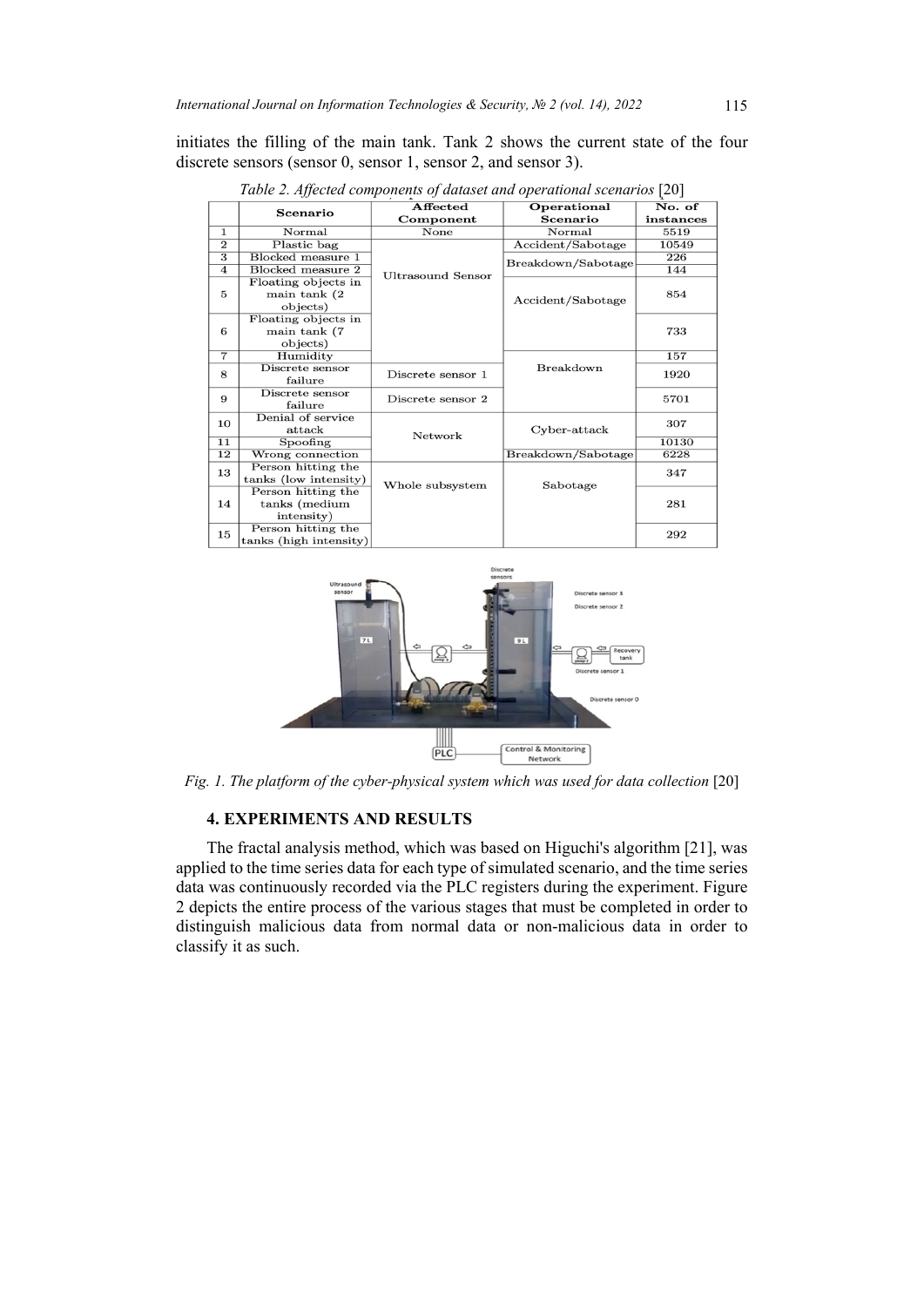

*Fig. 2. Stages of the entire experimental process*

There were two rounds of experiments carried out. In the first run, the calculation of fractal division from normal data was computed along with the fractal demission of the infected component to identify an anomaly that occurred along with the associated scenario that has been specified. The goal is to provide the fractal dimension values to the CI operator in a timely manner. As part of this process, a second run was also set up. This second run was used to check the reliability of the Higuchi algorithm to compute the fractal dimension of time series signals.

| Simulated operational<br><b>Scenarios</b> | Fractal<br><b>Dimension</b> | <b>Fractal Dimension Deviation</b><br>from Normal Data |
|-------------------------------------------|-----------------------------|--------------------------------------------------------|
| <b>Bad Connection</b>                     | 1.6689                      | 0.0747                                                 |
| <b>DoS</b> Attack                         | 1.8440                      | 0.1004                                                 |
| Hits on Tank                              | 1.7484                      | 0.0048                                                 |
| Normal Data                               | 1.7436                      |                                                        |
| Plastic Bag                               | 1.6632                      | 0.0057                                                 |
| Spoofing Attack                           | 1.6704                      | 0.0804                                                 |
| Wet Sensor                                | 1.7909                      | 0.0473                                                 |

*Table 3. First experiment: the application of HFD for the simulated operational scenarios*

∴Thus, the *DoS* Attack,  $L(k) \sim k^{-1.8440}$ .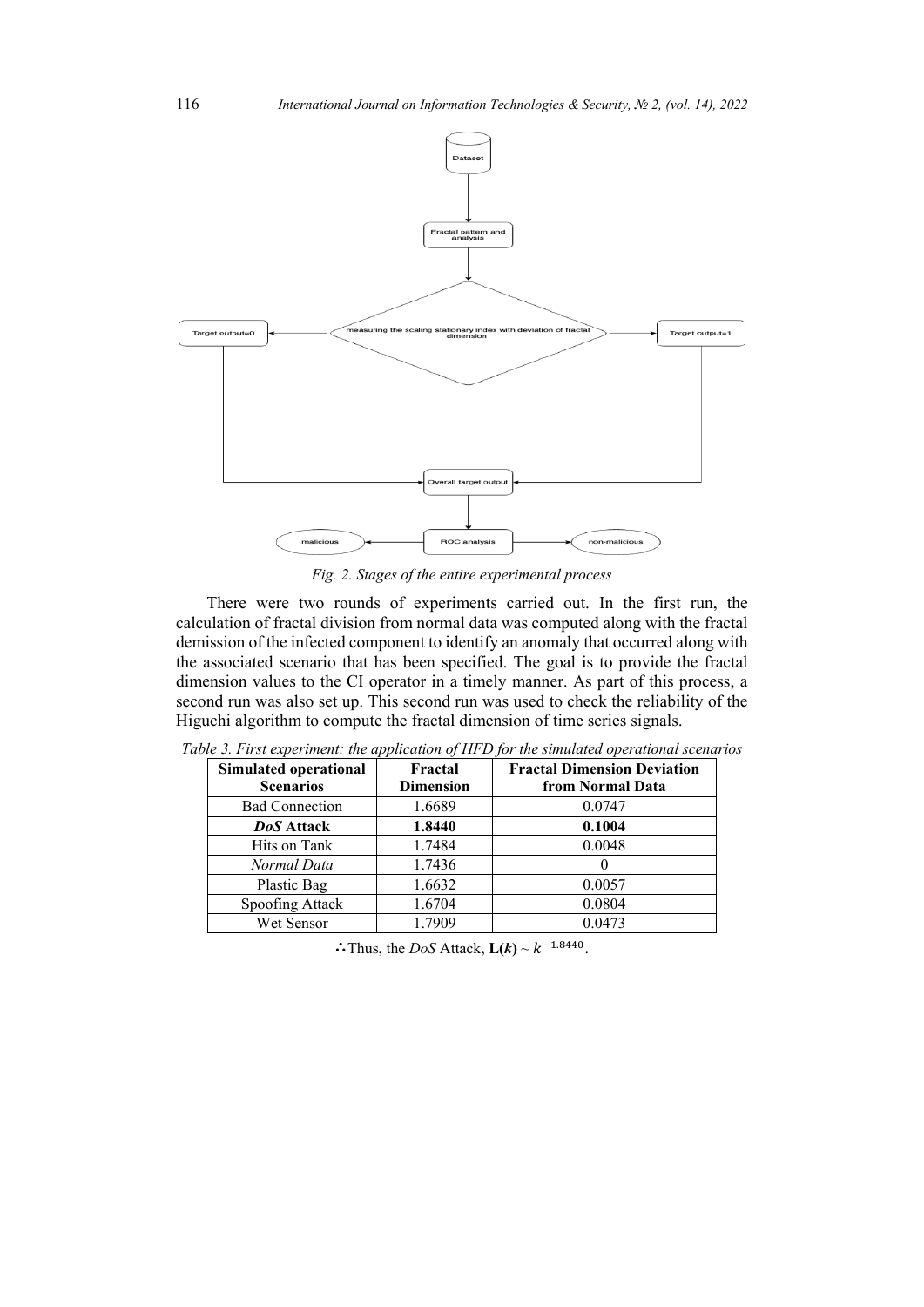As shown in Table 3, each simulated scenario generated a unique fractal dimension value, and the change in fractal dimension value was included as a third column to illustrate how the characteristic behaviour of a particular anomaly changes in comparison to the complexity of normal network data. Additionally, we observed that network data that has been infected with malicious data (Distributed Denial of Service attacks) has the highest fractal dimension value. Additionally, the magnitude of the difference between the malicious data's fractal dimension value (1.8440) and the normal data's fractal dimension value (1.7436) is positive (See Figure 3). This is the most significant and positive difference in comparison to the differences between malicious and non-malicious data, which are much smaller. As a result, a scaling stationary index was included to ensure that the ROC computation detects all fractal values greater than a threshold value (determined by trial and error during computation) in order to achieve a very high degree of accuracy in distinguishing malicious and benign data. In this way, our proposed model is more flexible. It can be changed to distinguish malicious data from normal traffic data based on their fractal dimension complexity differences, with the network data time series fractal dimension as a reference point for the model.



*Fig 3. ROC curve analysis of the first run of computed fractal dimension values and the targeted outcomes after the inclusion of the scaling stationary index.*

Figure 3 depicts the receiver operating characteristic (ROC) curve between the calculated fractal dimension of various types of network data and the corresponding targeted output. In this case, the area under the curve (AUC) was 0.95, and the accuracy was 96%. Accuracy was maximized through trial and error, with the threshold value being adjusted to achieve the highest possible accuracy, sensitivity, and specificity results. The optimal threshold value for maximum accuracy was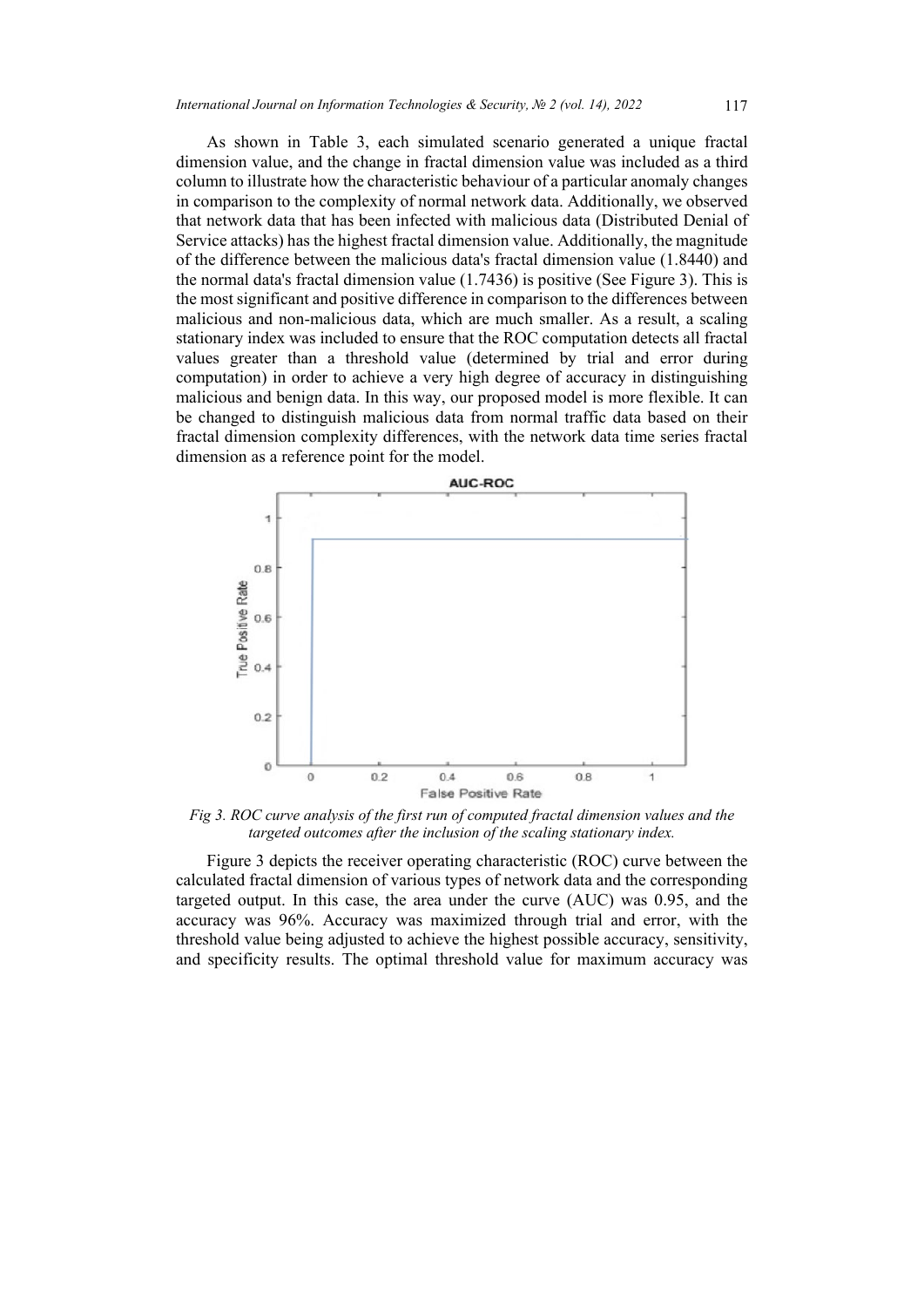found to be 1.69, which was determined through mathematical analysis. The parameters of the ROC curve depicted in Figure 3 are summarized in the following Table 4.

|                          | Table 4. Computed ROC curve parameters |  |  |
|--------------------------|----------------------------------------|--|--|
| <b>Parameter names</b>   | <b>Computed values</b>                 |  |  |
| <b>AROC</b>              | 0.95                                   |  |  |
| Specificity              | 0.92                                   |  |  |
| Sensitivity              | 1.0                                    |  |  |
| Accuracy                 | 96%                                    |  |  |
| scaling stationary index | 1 69                                   |  |  |

The second experiment aims to provide capital information to the operator regarding the anomaly. In this case, the alert includes the affected component. The model classifies which components are impacted by the CI's five components, as well as the "None" affected case. Figure 4 illustrates our model's classification results, with the highest accuracy reaching 80%. The result demonstrates a trade-off between the first and second runs by providing more detailed information to the operator. As demonstrated by the trade-off limits, the system's accuracy accounts for a significant number of false positives, which could confuse the operator during normal operations.



*Fig. 4. ROC curve analysis of the second run of computed fractal dimension values and the targeted outcomes after the inclusion of the scaling stationary index*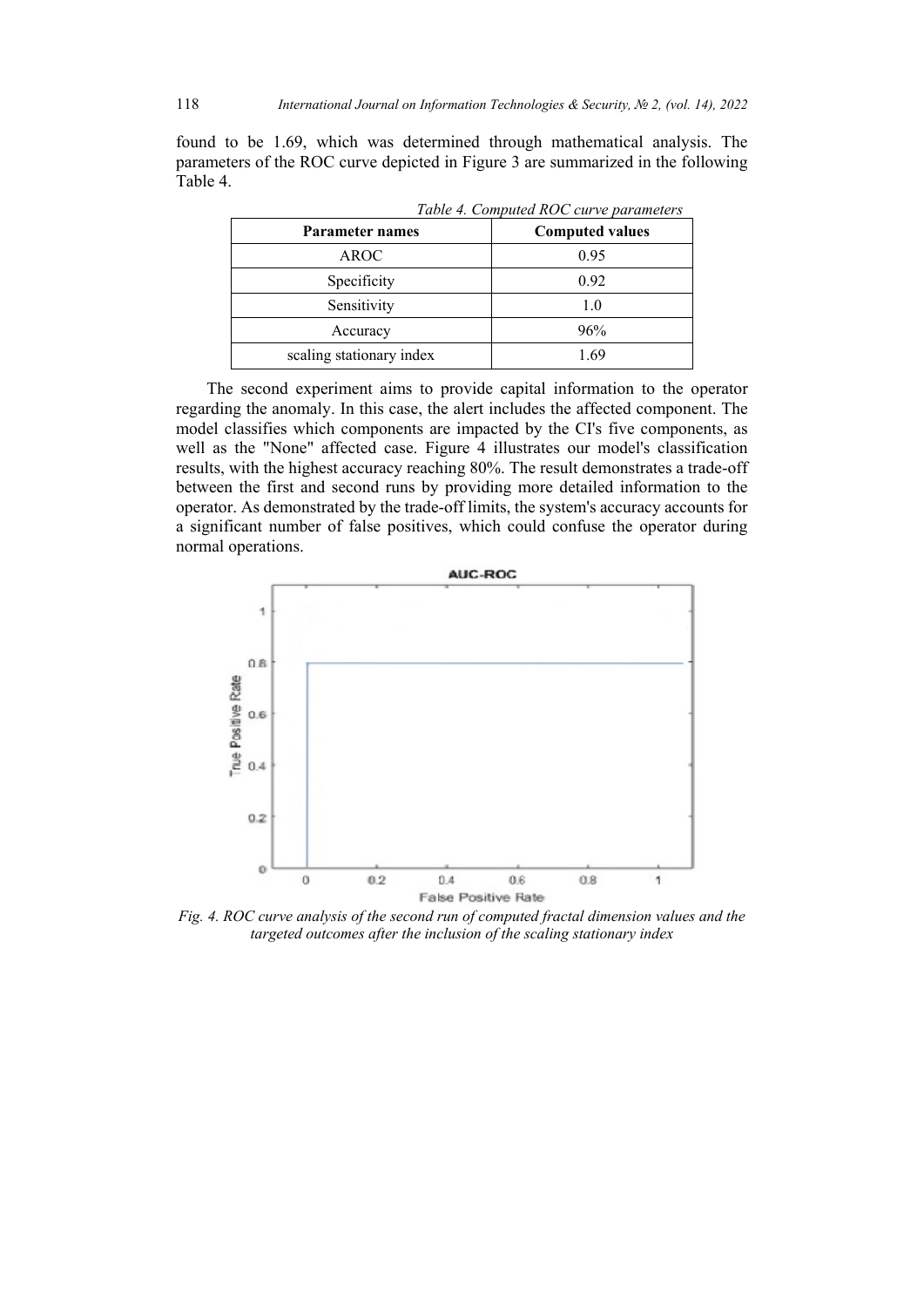## **5. DISCUSSIONS**

Fractal dimension is a nonlinear algorithm for determining the complexity of a time series of data signals that is extremely effective. By quantifying the nonstationary network dataset, it is possible to generate a unique value for each of the scenarios under consideration. This technique was employed in order to distinguish malicious data from legitimate information. In conjunction with the receiver operating characteristics, a precision of one hundred percent can be obtained when the implemented fractal dimension is used. The proposed algorithm performed admirably and produced results that were satisfactory. This experiment has yielded perfect results in every metric, including the TPR, accuracy, and AUC-ROC. According to the findings of this study, malicious data (particularly network data that has been subjected to a distributed denial of service attack) and non-malicious data were classified with the highest degree of accuracy possible. A network immune system can be monitored in a network system using the fractal dimension analysis method in conjunction with a classification technique such as ROC. It is important to note that this research does not distinguish between legitimate and malicious data, such as "Hits on Tank." This is a significant limitation of the research.

# **6. CONCLUSION**

This research investigates the complexity of malicious acts and anomalies within the cyber physical subsystem using a non-linear mathematical method called Higuchi Fractal Dimension (HFD). The HFD algorithm was successfully tested and validated on synthetic time series network data and real-time network data, resulting in the production of accurate values. It was discovered that DoS-attacked time series data had the highest fractal dimension value. Additionally, the difference in HFD values between the DoS attack data and the normal traffic data was the most significant. ROC method was successfully used to classify malicious and benign network data. Using ROC method, a scaling stationary index was used to aid in the classification of both normal network data and malicious data. As a result, fractal dimension has established itself as a critical component of cyber-attack tracking.

#### **REFERENCES**

[1] Krishna C., I. Koren. Thermal-aware management techniques for cyber-physical systems. *Sustainable Computing: Informatics and Systems*, 2017.

[2] Yetis, H., M. Baygin, M. Karakose. An investigation for benefits of cyber-physical systems in higher education courses. *15th IEEE International Conference on Information Technology Based Higher Education and Training (ITHET)*, 2016, pp. 1–5.

[3] Pawlick J., Q. Zhu. Strategic trust in cloud-enabled cyber-physical systems with an application to glucose control. *IEEE Transactions on Information Forensics and Security*, vol. 12, no. 12, 2017, pp. 2906–2919.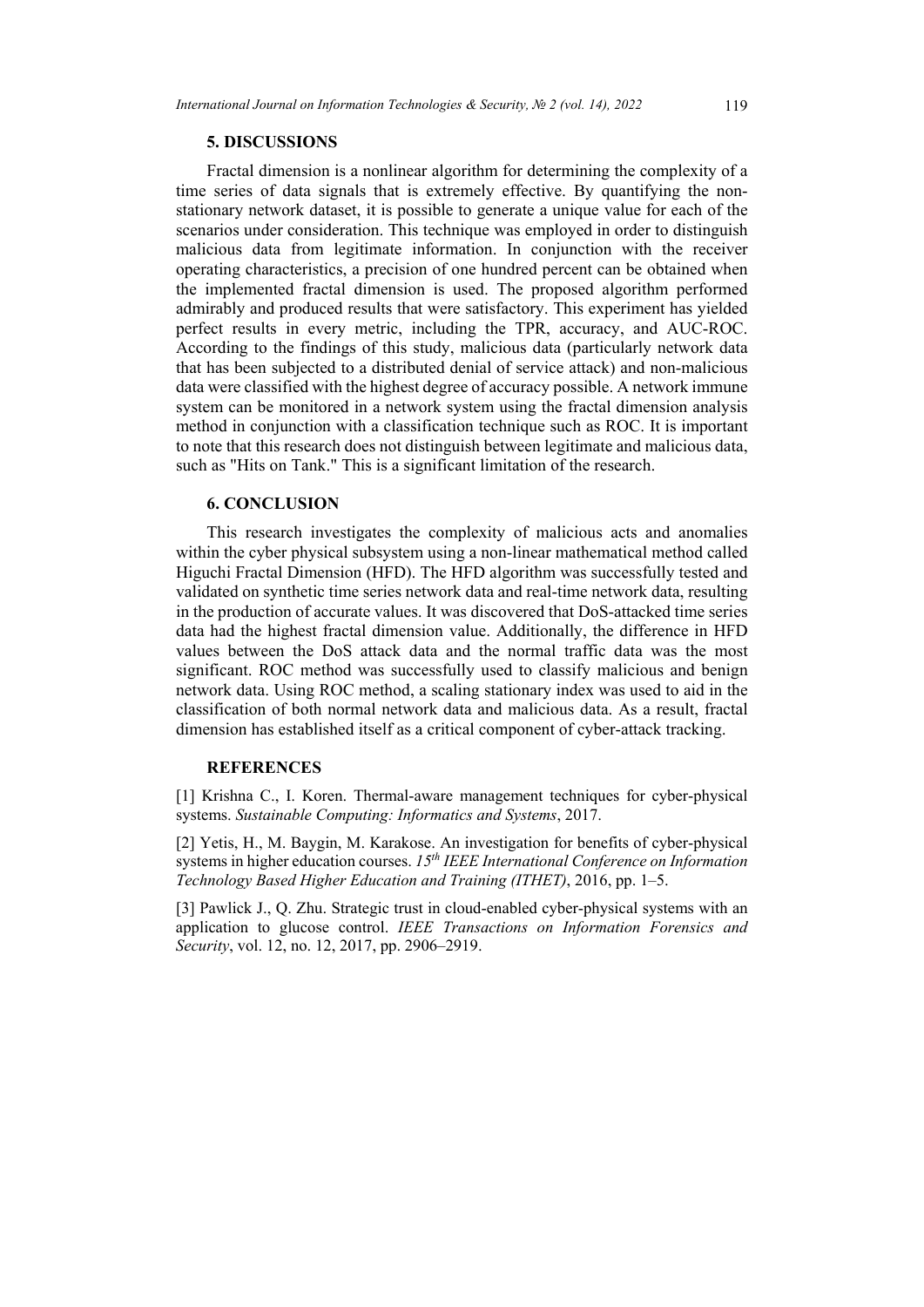[4] Trappey, A.J.C., C.V. Trappey, U.H. Govindarajan, J.J. Sun, A.C. Chuang. A review of technology standards and patent portfolios for enabling cyber-physical systems in advanced manufacturing. *IEEE Access*, vol. 4, 2016, pp. 7356–7382.

[5] J ̈arvinen, T., G.S. Lorite, A.-R. Rautio, K.L. Juh ́asz, ́A.Kukovecz, Z.K ́onya, K.Kordas, G. Toth. Portable cyber-physical system for indoor and outdoor gas sensing. *Sensors and Actuators B: Chemical*, 2017.

[6] Wan, J., H. Yan, H. Suo, F. Li. Advances in cyber-physical systems research. *TIIS*, vol. 5, no. 11, 2011, pp. 1891–1908.

[7] Gupta, B.B., D.P. Agrawal, S.Yamaguchi, N.A.G. Arachchilage, S.Veluru. Editorial security, privacy, and forensics in the critical infrastructure: advances and future directions. *Annals of Telecommunications*, Springer Science and Business Media LLC, vol. 72, no. 9–10, Sep 2017, pp. 513–515.

[8] Langner, R., Stuxnet: Dissecting a cyberwarfare weapon. *IEEE Security & Privacy Magazine*, vol. 9, no. 3, May 2011, pp. 49–51.

[9] Brenner, J.F. Eyes wide shut: The growing threat of cyber-attacks on industrial control systems. *Bulletin of the Atomic Scientists*, vol. 69, no. 5. 2013, pp. 15–20.

[10] Kotenko, I., I. Saenko, O. Lauta, A. Kribel. An approach to detecting cyber-attacks against smart power grids based on the analysis of network traffic self-similarity. *Energies*, vol. 13, no. 19. Sep 2020, p. 5031.

[11] Leland, W.E., M. S. Taqqu, W. Willinger, D. V. Wilson. On the self-similar nature of Ethernet traffic/. *ACM SIGCOMM Computer Communication Review*, vol. 23, no. 4, Oct 1993, pp. 183–193.

[12] Hodo, E., X. Bellekens, A. Hamilton, C. Tachtatzis, R. Atkinson. Shallow and deep networks intrusion detection system: A taxonomy and survey. *arXiv preprint* arXiv:1701.02145, 2017, pp. 1–43.

[13] Lippmann P., K. Cunningham. Improving intrusion detection performance using keyword selection and neural networks. *Computer Networks*, vol. 34, no. 4, 2000, pp. 597-603.

[14] Sheluhin, O., I. Lukin, Network traffic anomalies detection using fixing method of jumps of multifractal dimension in the real-time mode. *Automation Control Computer Science*, vol. 52, no. 5, 2018, pp. 421–430. https://doi.org/10.3103/S0146411618050115.

[15] Sheng, Z., Z. Qifei, P. Xuezeng, Z. Xuhui. Detection of low-rate DDoS attack based on self-similarity. *2010 Second International Workshop on Education Technology and Computer Science*, vol. 1, 2010, pp. 333–336.

[16] Sheluhin, O. *Multifractals. Information Applications*. Moscow: Hotline–Telecom, 2011.